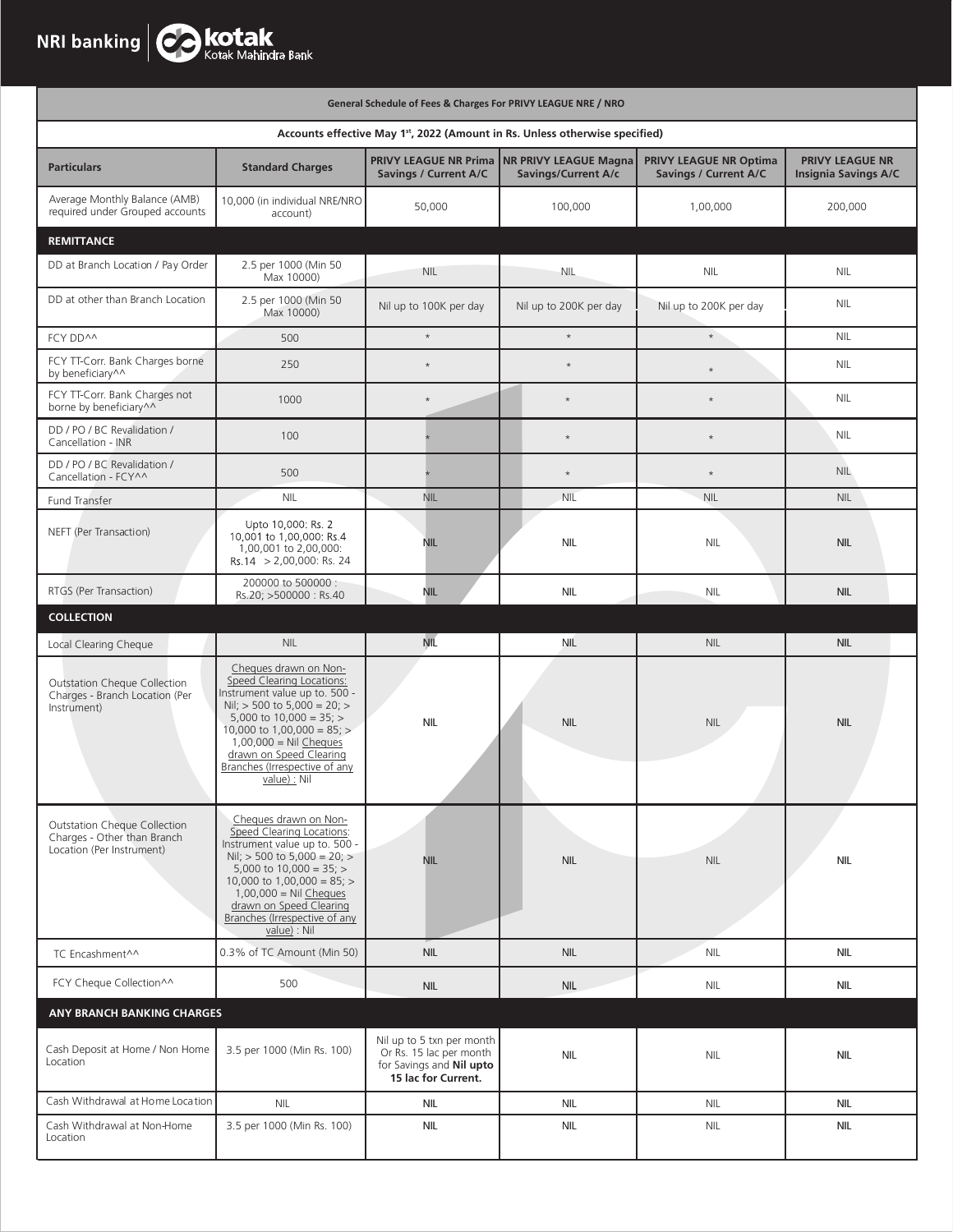| <b>Particulars</b>                                                                         | <b>Standard Charges</b>                                                                                          | <b>Savings / Current A/C</b> | PRIVY LEAGUE NR Prima NR PRIVY LEAGUE Magna<br>Savings/Current A/c | <b>PRIVY LEAGUE NR Optima</b><br>Savings / Current A/C | <b>PRIVY LEAGUE NR</b><br><b>Insignia Savings A/C</b> |
|--------------------------------------------------------------------------------------------|------------------------------------------------------------------------------------------------------------------|------------------------------|--------------------------------------------------------------------|--------------------------------------------------------|-------------------------------------------------------|
| <b>CHEQUE RELATED CHARGES</b>                                                              |                                                                                                                  |                              |                                                                    |                                                        |                                                       |
|                                                                                            |                                                                                                                  |                              |                                                                    |                                                        |                                                       |
| At-par Cheque Book Charges                                                                 | 1.5 per cheque leaf                                                                                              | <b>NIL</b>                   | <b>NIL</b>                                                         | <b>NIL</b>                                             | <b>NIL</b>                                            |
| Non At-par Cheque Book Charges                                                             | 1.5 per cheque leaf                                                                                              | <b>NIL</b>                   | <b>NIL</b>                                                         | <b>NIL</b>                                             | <b>NIL</b>                                            |
| Cheque Issued & Returned<br>(Financial Reason)                                             | 350 for first return in a<br>month thereafter 750 for<br>each additional return<br>in the same month             | $\star$                      | $\star$                                                            | $\star$                                                | $\star$                                               |
| Cheque Issued & Returned<br>(Technical Reason)                                             | 50                                                                                                               |                              | $\star$                                                            | <b>NIL</b>                                             | <b>NIL</b>                                            |
| ECS Return / Cheque Issued &<br>Returned (Financial Reason)                                | 350 per cheque for first<br>return in a month thereafter<br>750 per cheque for cheque<br>returned the same month |                              |                                                                    | $\star$                                                |                                                       |
| Cheque Deposited & Returned (INR)                                                          | 200                                                                                                              |                              | $\star$                                                            | <b>NIL</b>                                             | <b>NIL</b>                                            |
| Cheque Deposited & Returned (FCY)                                                          | 1000                                                                                                             | 250                          | 100                                                                | 100                                                    | <b>NIL</b>                                            |
| <b>DEBIT CARD ANNUAL CHARGE</b>                                                            |                                                                                                                  |                              |                                                                    |                                                        |                                                       |
| Privy League Platinum Debit Card                                                           | 750                                                                                                              | <b>NIL</b>                   | <b>NIL</b>                                                         | <b>NIL</b>                                             | <b>NIL</b>                                            |
| Privy League Signature Debit<br>$Card***$                                                  | 2000                                                                                                             |                              | $\star$                                                            | <b>NIL</b>                                             | <b>NIL</b>                                            |
| Replacement of Lost / Stolen<br>Debit Card                                                 | 200                                                                                                              | <b>NIL</b>                   | <b>NIL</b>                                                         | <b>NIL</b>                                             | <b>NIL</b>                                            |
| <b>ATM TRANSACTION CHARGES</b>                                                             |                                                                                                                  |                              |                                                                    |                                                        |                                                       |
| Kotak Bank's ATM - Cash<br>Withdrawal / Non-Financial<br>Transactions                      | <b>NIL</b>                                                                                                       | <b>NIL</b>                   | <b>NIL</b>                                                         | <b>NIL</b>                                             | <b>NIL</b>                                            |
| Other Domestic ATMs - Cash<br>Withdrawal / Non-Financial<br>Transactions                   | Cash Withdrawal - 20/txn<br>Non Financial - 8.5/txn                                                              | <b>NIL</b>                   | <b>NIL</b>                                                         | <b>NIL</b>                                             | <b>NIL</b>                                            |
| Cash Withdrawal / Non-Financial<br>Transaction at International ATM                        | Cash Withdrawal - 150/txn<br>Non Financial - 25/ txn                                                             | <b>NIL</b>                   | <b>NIL</b>                                                         | <b>NIL</b>                                             | <b>NIL</b>                                            |
| Transactions declined at merchant<br>outlets/websites/ATMs, due to<br>insufficient balance | 25 per transaction                                                                                               | <b>NIL</b>                   | <b>NIL</b>                                                         | <b>NIL</b>                                             | <b>NIL</b>                                            |
| <b>HOME BANKING CHARGES</b>                                                                |                                                                                                                  |                              |                                                                    |                                                        |                                                       |
| Cash Pick-up / Delivery                                                                    | 175 / txn                                                                                                        | 10 Calls per month - Nil     | <b>NIL</b>                                                         | <b>NIL</b>                                             | <b>NIL</b>                                            |
| Instrument Pick-up / Delivery                                                              | 75 / txn                                                                                                         | 10 Calls per month - Nil     | <b>NIL</b>                                                         | <b>NIL</b>                                             | <b>NIL</b>                                            |
| <b>STANDING INSTRUCTION</b>                                                                |                                                                                                                  |                              |                                                                    |                                                        |                                                       |
| Standing Instruction - Set-up                                                              | 100                                                                                                              | <b>NIL</b>                   | <b>NIL</b>                                                         | <b>NIL</b>                                             | <b>NIL</b>                                            |
| Standing Instruction - Amendment                                                           | 25                                                                                                               | <b>NIL</b>                   | <b>NIL</b>                                                         | <b>NIL</b>                                             | <b>NIL</b>                                            |
| Standing Instruction - Execution                                                           | <b>NIL</b>                                                                                                       | <b>NIL</b>                   | <b>NIL</b>                                                         | <b>NIL</b>                                             | <b>NIL</b>                                            |
| Standing Instruction - Failure                                                             | 200                                                                                                              | $\star$                      | $\star$                                                            | <b>NIL</b>                                             | <b>NIL</b>                                            |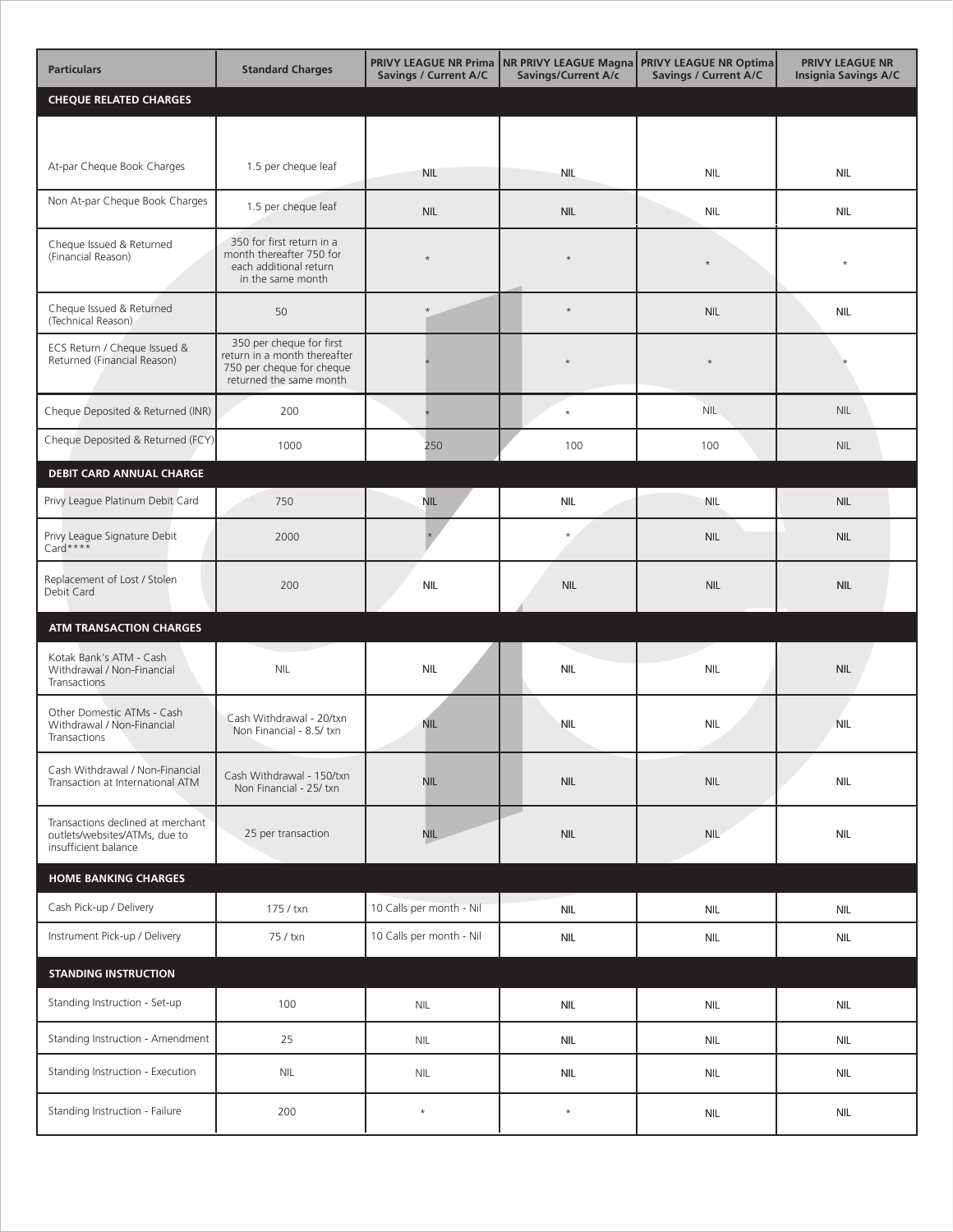| <b>Particulars</b>                                                                 | <b>Standard Charges</b>                                                         | <b>Savings / Current A/C</b> | Savings/Current A/c | PRIVY LEAGUE NR Prima NR PRIVY LEAGUE Magna PRIVY LEAGUE NR Optima<br>Savings / Current A/C | <b>PRIVY LEAGUE NR</b><br><b>Insignia Savings A/C</b> |
|------------------------------------------------------------------------------------|---------------------------------------------------------------------------------|------------------------------|---------------------|---------------------------------------------------------------------------------------------|-------------------------------------------------------|
| <b>CERTIFICATE &amp; REPORT ISSUANCE CHARGES</b>                                   |                                                                                 |                              |                     |                                                                                             |                                                       |
| Current Year Balance and<br>Interest Statement                                     | $\mathsf{NIL}$                                                                  | <b>NIL</b>                   | <b>NIL</b>          | <b>NIL</b>                                                                                  | <b>NIL</b>                                            |
| Previous Year Balance and Interest<br>Statement                                    | 100                                                                             | <b>NIL</b>                   | <b>NIL</b>          | <b>NIL</b>                                                                                  | <b>NIL</b>                                            |
| Signature Verification Certificate                                                 | 25                                                                              | <b>NIL</b>                   | <b>NIL</b>          | <b>NIL</b>                                                                                  | <b>NIL</b>                                            |
| Photo Attestation                                                                  | 50                                                                              | <b>NIL</b>                   | <b>NIL</b>          | <b>NIL</b>                                                                                  | <b>NIL</b>                                            |
| <b>Address Confirmation</b>                                                        | 50                                                                              | <b>NIL</b>                   | <b>NIL</b>          | <b>NIL</b>                                                                                  | <b>NIL</b>                                            |
| Duplicate TDS Certificate                                                          | 100                                                                             | NIL                          | <b>NIL</b>          | <b>NIL</b>                                                                                  | <b>NIL</b>                                            |
| <b>ACCOUNT STATEMENT &amp; PASSBOOK</b>                                            |                                                                                 |                              |                     |                                                                                             |                                                       |
| Physical Account Statement<br>(Quarterly)                                          | <b>NIL</b>                                                                      | <b>NIL</b>                   | <b>NIL</b>          | <b>NIL</b>                                                                                  | <b>NIL</b>                                            |
| Monthly E-mail Account Statement                                                   | <b>NIL</b>                                                                      | <b>NIL</b>                   | <b>NIL</b>          | <b>NIL</b>                                                                                  | <b>NIL</b>                                            |
| <b>Account Statement Weekly</b><br>(Physical)                                      | 100 Per Month                                                                   | $\star$                      | $\star$             | $\star$                                                                                     | <b>NIL</b>                                            |
| Account Statement Daily (Physical)                                                 | 500 Per Month                                                                   | $\star$                      | $\star$             | $\star$                                                                                     | <b>NIL</b>                                            |
| Annual Combined Statement<br>(Physical)                                            | Through Net Banking: Free,<br>Through Branch: 85; Through<br>Phone Banking: 110 |                              | <b>NIL</b>          | <b>NIL</b>                                                                                  | <b>NIL</b>                                            |
| Duplicate / Ad-hoc Statement<br>Branch Banking (90 days)                           | Through Branch: 100; Through<br>Net / ATM: 50                                   | <b>NIL</b>                   | <b>NIL</b>          | <b>NIL</b>                                                                                  | <b>NIL</b>                                            |
| Pass Book (In Lieu of Account<br>Statement)                                        | <b>NIL</b>                                                                      | <b>NIL</b>                   | <b>NIL</b>          | <b>NIL</b>                                                                                  | <b>NIL</b>                                            |
| Foreign Inward remittance<br>certificate                                           | 100                                                                             | <b>NIL</b>                   | <b>NIL</b>          | <b>NIL</b>                                                                                  | <b>NIL</b>                                            |
| Duplicate Passbook                                                                 | 250                                                                             | <b>NIL</b>                   | <b>NIL</b>          | <b>NIL</b>                                                                                  | <b>NIL</b>                                            |
| <b>OTHER CHARGES</b>                                                               |                                                                                 |                              |                     |                                                                                             |                                                       |
| Non Maintenance Charge<br>(Monthly)^^^^                                            | <b>NA</b>                                                                       | <b>NA</b>                    | <b>NA</b>           | <b>NA</b>                                                                                   | NА                                                    |
| Regeneration of PIN                                                                | 50 (Applicable in Pin is<br>set through Post)                                   | <b>NIL</b>                   | <b>NIL</b>          | <b>NIL</b>                                                                                  | <b>NIL</b>                                            |
| Image Debit Card Issuance Fee**                                                    | 199                                                                             | $\star$                      | $\star$             | $\star$                                                                                     | $\star$                                               |
| MyTeam Image Debit Card<br>issuance charge**                                       | 599                                                                             | $\star$                      | $\star$             | $\star$                                                                                     | $\star$                                               |
| Stop Payment - Single / Range of<br>Cheques                                        | 100: Over Net Banking - Nil                                                     | <b>NIL</b>                   | <b>NIL</b>          | <b>NIL</b>                                                                                  | <b>NIL</b>                                            |
| Account Closure (if closed after 1<br>month and before 7 months of<br>A/c Opening) | <b>NA</b>                                                                       | 500                          | 500                 | 500                                                                                         | 500                                                   |
| Email alert subscription                                                           | 25 per qtr.                                                                     | NIL                          | <b>NIL</b>          | <b>NIL</b>                                                                                  | <b>NIL</b>                                            |
| Tax Collection Charge through<br>Internet Banking                                  | <b>NIL</b>                                                                      | <b>NIL</b>                   | <b>NIL</b>          | <b>NIL</b>                                                                                  | <b>NIL</b>                                            |
| Tax Collection Charge at Branch                                                    | 100                                                                             | <b>NIL</b>                   | <b>NIL</b>          | <b>NIL</b>                                                                                  | <b>NIL</b>                                            |
| <b>TOD Charges</b>                                                                 | 500                                                                             | $\star$                      | $\star$             | $\star$                                                                                     | $\star$                                               |
| Cheque Purchase Charges                                                            | 0.5 / 1000 (Min 50<br>Max 10000)                                                | $\star$                      | $\star$             | $\star$                                                                                     | $\star$                                               |
| Record Retrieval Charges                                                           | 100 per request                                                                 | NIL                          | <b>NIL</b>          | <b>NIL</b>                                                                                  | $\mathsf{NIL}$                                        |
| Inoperative A/c for more than 1<br>year <                                          | <b>NA</b>                                                                       | <b>NIL</b>                   | <b>NIL</b>          | <b>NIL</b>                                                                                  | <b>NIL</b>                                            |
| Activation of Inoperative Account                                                  | <b>NIL</b>                                                                      | $\star$                      | <b>NIL</b>          | <b>NIL</b>                                                                                  | <b>NIL</b>                                            |